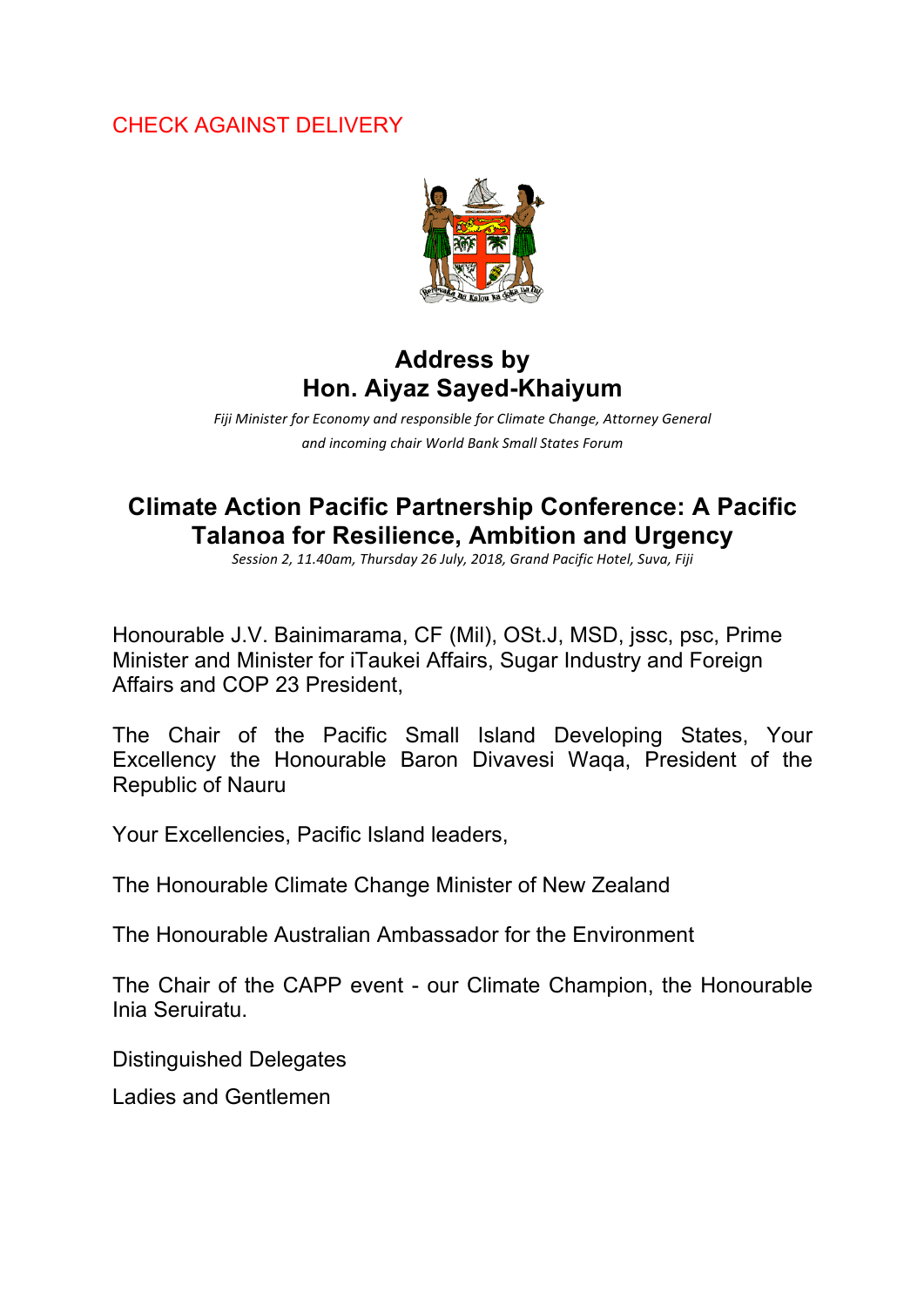- 1. Bula Vinaka and a very good welcome to you all who have travelled here for this second Climate Action Pacific Partnership Conference,
- 2. As you will be aware throughout our COP 23 Presidency, Fiji has made the critical need for the flow of public and private finance to support the climate change needs of all developing and vulnerable nations a key theme and priority.
- 3. As Fiji approaches the end of its term as President of the ongoing United Nations climate negotiations which commenced in Bonn in late 2017, it is important we do not lose sight of the fundamental work still to be done if we are to see real and effective flows of public and private climate finance to fund the measures required to achieve the Paris goals as outlined in our nationally determined contributions (NDCs).
- 4. As both Minister for the Economy and Minister responsible for climate change I am acutely aware of the economics of climate change and the need to use finance and risk mitigation measures to build climate resilient nations and economies.
- 5. As a Government, we have ourselves pushed the boundaries of leadership for a small island developing state by pursuing innovative avenues for raising funds both externally and internally. We have issued our own Green Bond and have succeeded in listing that Bond on the London Stock Exchange. We have had our Development Bank accredited with the Green Climate Fund and we have concluded a major climate finance investment package where Fiji is a cornerstone funder, along with the ADB, EIB and GCF of a major Urban Water Supply project.
- 6. In addition, following event such as Cyclone Winston, we have focussed on the need to 'Build Back Better', that is to build our infrastructure not just for the short term but to think forward to not only how communities will grow and the population will increase but also to take into account changing weather patterns and the requirements to adapt communities to extreme weather events more likely to occur as a result of climate change.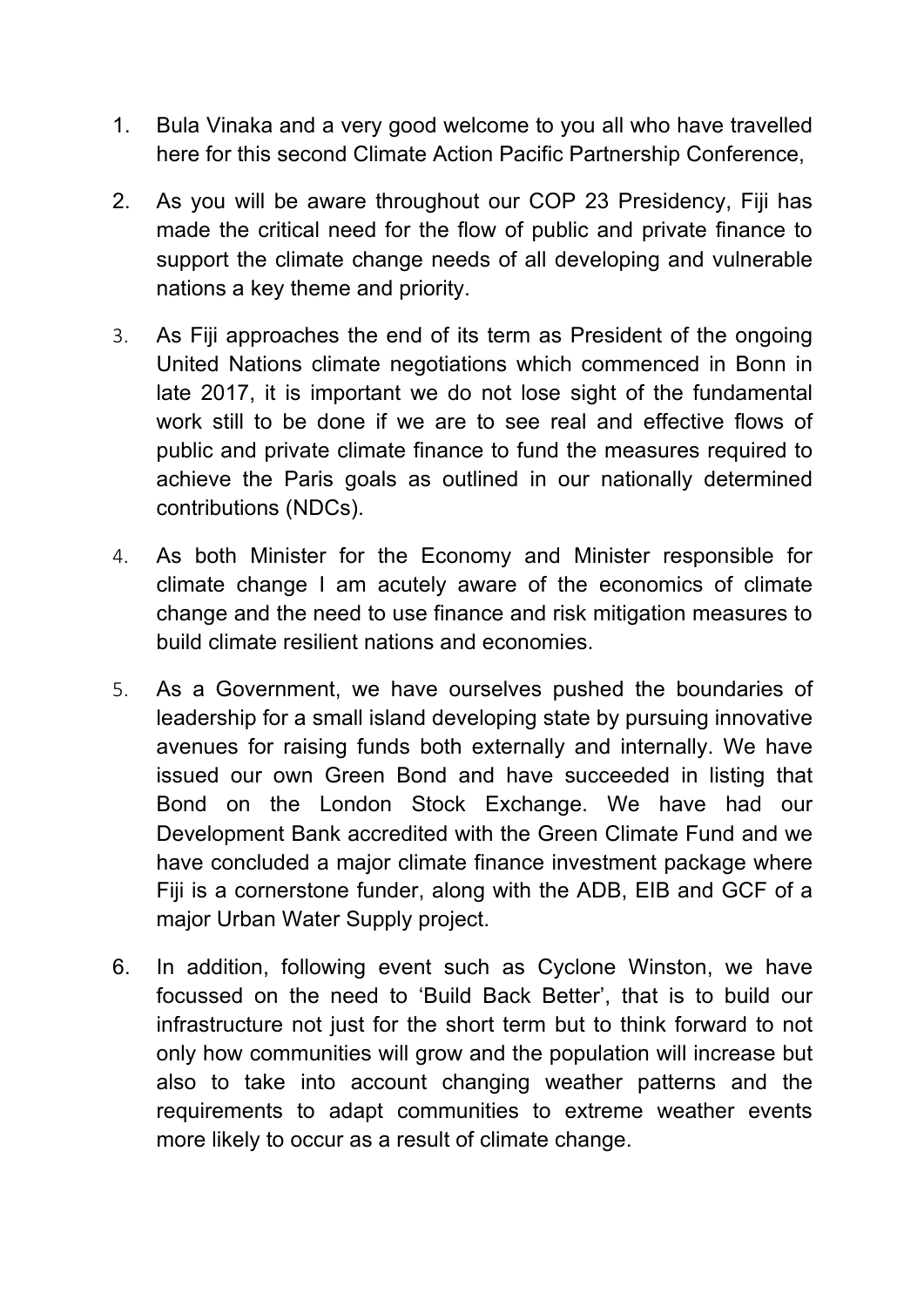- 7. As a government, we have introduced an Environment and Climate Adaptation Levy (ECAL), a 10% tax on tourist and certain entertainment activities that can, among other things provide funding to assist programmes, projects and activities associated with climate change, including climate change mitigation and adaptation activities.
- 8. We have seen that a very significant consequence of pursuing such measures and directing these funds to climate adaptation projects, is that the global ratings agencies have now indicated that assessment of a country's resilience and its ability to respond and recover from catastrophic events is now included in the determination of sovereign credit ratings. Thus, reducing our island nations' vulnerability will become an increasingly important element of improving our sovereign credit ratings and in doing so reduce our nations' public debt burden.
- 9. However, I am also acutely aware that the type of innovative financing measures we Fiji, as a sovereign, have pursued are simply not available to most vulnerable nations and smaller island economies. In this respect, fundamental to pursuing our collective ambitions as outlined in our NDCs is the ability for developing countries to access not only public but also private climate financein real amounts and in real time.
- 10. The challenge here is that there is a fundamental gap between the expectations and drivers of Governments, the broader public sector and even one may say philanthropy on the one hand and private sector investors on the other. Too often we see Governments in our climate change negotiating processes simply call for, or demand private sector investment, in climate mitigation and adaptation measures without consideration for how that is to occur. Rather governments need to better appreciate how, and when, private capital will flow and that ultimately it is driven by the need to make a financial return for its owners.
- 11. That is not to say private sector should not take responsibility for their actions that contribute to climate change. Quite the opposite, they should be held to account but to achieve this requires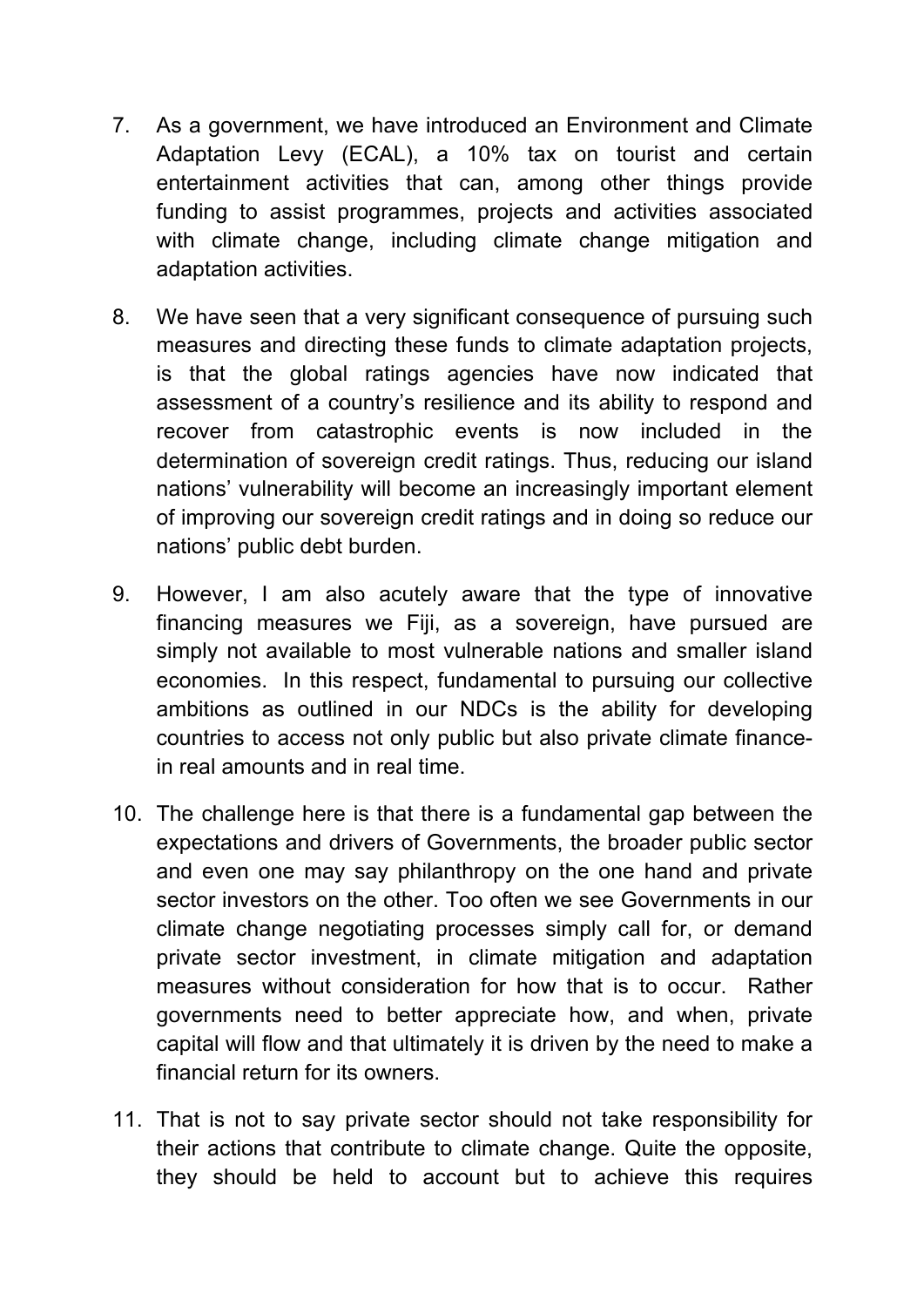governments to regulate and incentivise those private sector players to change their behaviour and act more in the public good. All countries, but especially those developed countries from which private finance should flow, need to send clear signals to the private sector such as the need for net zero emissions by 2050 – and I congratulate New Zealand's recent efforts in this regard – it is a goal we have set; pricing or regulating carbon pollution and ending inappropriate fossil fuel subsidies.

- 12. While all Pacific Islands have private sector investment in many areas of our economies, investments in climate related measures are all the more difficult given the widespread locations and often remoteness of our communities and the challenges with obtaining economies of scale at a reasonable cost. For example, the roll out of renewable energy across multiple small rural communities is a significant challenge for investors without some form of subsidy or guarantee. And without this, the reality is that any offering private investors could deliver to stakeholders are simply not affordable. Therefore, investors around the globe see better investment opportunities in other asset classes and geographies.
- 13. As I have previously noted, this challenge is made even more acute for adaptation projects which address the catastrophic effects of climate related extreme weather events but have limited economic return potential and therefore, in their current form, are not attractive to private investors. In contrast, the business models for mitigation applied to reduce emissions such as renewable energy are well developed and understood by the investment community around the world but in small pacific island states suffers from the issues I have just noted, while the relative lack of investment in adaptation is both immediate and real and is affecting our peoples' lives in a tangible way.
- 14. It is incumbent on us as Governments, and especially developed country Governments like Australia, New Zealand, the UK, the EU and Germany who are all active here in the Pacific, and the multilateral institutions they fund, to work more closely with the private sector to facilitate the flow of its capital and where necessary de-risk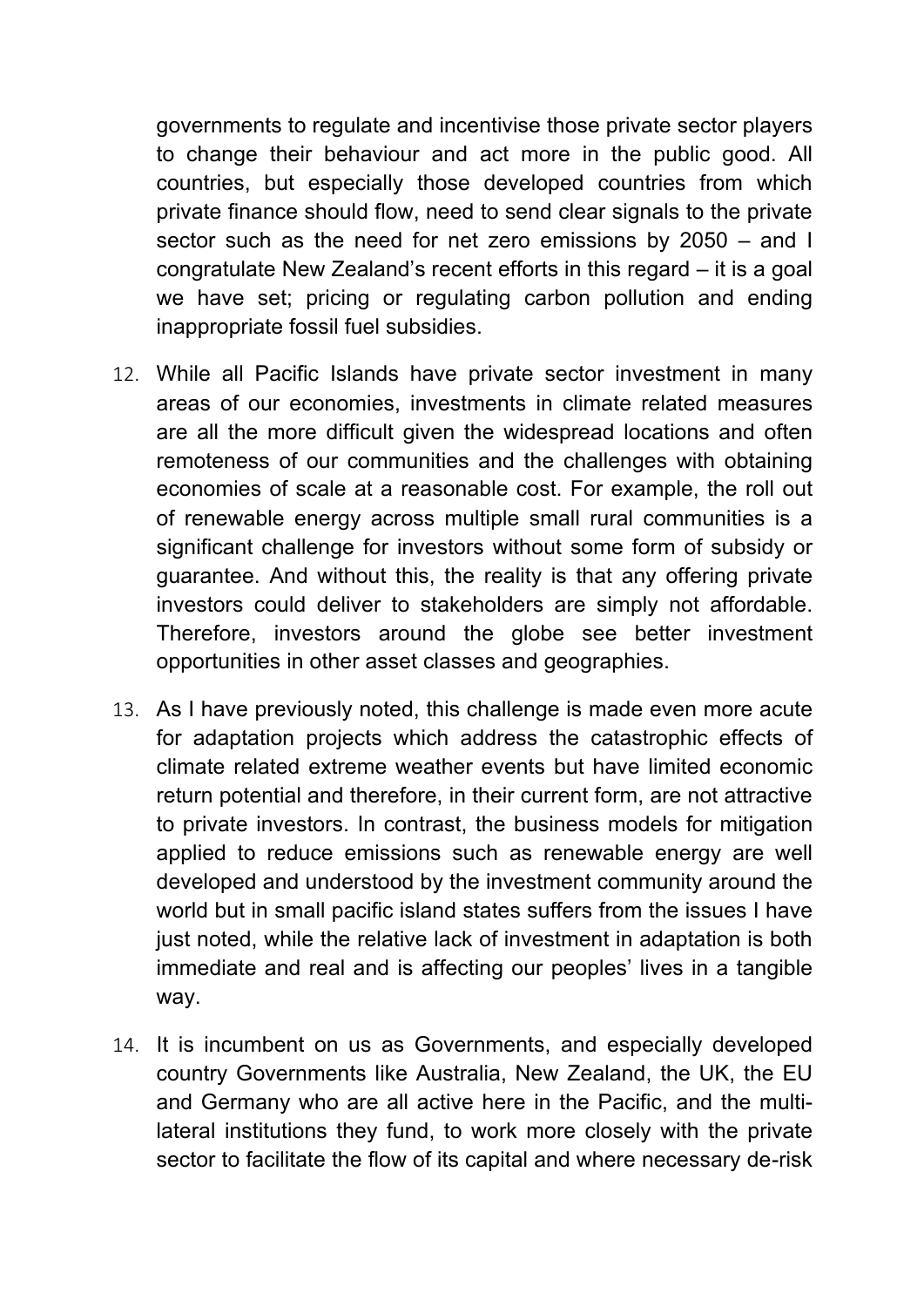its investment through measures such as guarantees, risk transfer mechanisms and the provision of concessional finance. I encourage you to think more innovatively about how you can directly focus your donor efforts on supporting the flow of private sector climate finance into our countries.

- 15. This also involves removing legal, financial and policy barriers that restrict the flow of private capital and instead creating environments that will support for example large scale investment into cleaner energy and cleaner transport. For example, laws that restrict foreign investment or support the long term operation of fossil fuel generators will inhibit foreign capital flows into renewable energy developments. As governments, we also need to review and maintain our procurement processes to ensure that private investment is achieved at least cost with optimised involvement from concessional and donor financiers. Such transparency is key to sustaining and increasing the level of private finance in our economies over the long term.
- 16. It is with this in mind, that at the COP in Bonn late last year we launched the Pacific Climate Finance and Insurance Incubator (PCFII) initiative, which we named the "Drua Incubator". At the same time, we announced an initial €1 million funding for the Drua Incubator from the Luxembourg government which will be directed toward supporting climate insurance and resilience (adaptation) initiatives. In addition, we have had continuing support from the Asian Development Bank
- 17. The Drua Incubator is a vehicle intended to bring together PSIDS governments and broader community stakeholders to work with leaders in finance, investment and insurance to develop and "incubate" transformational and scalable financial and insurance products and programmes that will ultimately:
	- (i) increase the flow of climate finance and especially private sector climate finance into climate adaptation; and
	- (ii) deliver efficient insurance mechanisms that meet the specific requirements of PSIDS.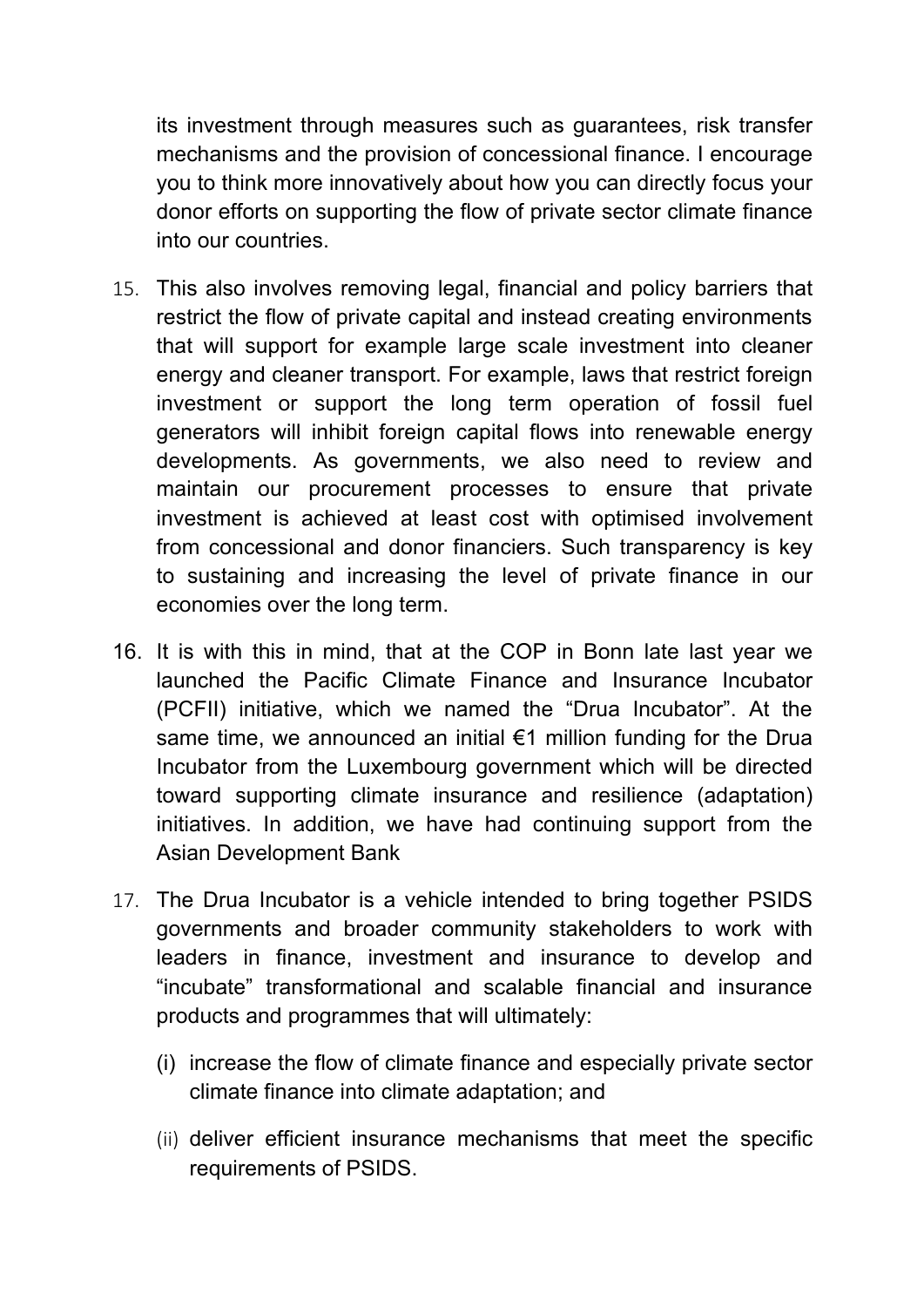- 18. I want to stress that the Drua Incubator is a Pacific wide initiative and our vision is that with time the effects of the Drua Incubator will be observed and experienced in all countries of the region.
- 19. The Drua Incubator is intended to build on, not supplant, processes currently underway and work to progress the COP23 Presidency Objectives not only through the year of Fiji's Presidency but beyond.
- 20. Since last year, the Drua Incubator has undertaken a stocktake of the various finance and insurance programmes and initiatives that currently exist or are being developed. It is now seeking to build on that by working with government agencies, private sector participants and relevant stakeholders to develop financing and risk transfer business models which are profitable and durable for the private sector proponents. It has also been drawing on leading global expertise to develop and advance its agenda.
- 21. The Incubator is also exploring new and more innovative ways to manage climate risk in the household and agricultural sectors, through working with IFC, World Bank and ADB to provide low income households with insurance for cyclone damage and with support of the FAO and the Fiji Crop and Livestock Council on an agricultural crop loss insurance pilot scheme.
- 22. For both these schemes, the Drua Incubator will take the learnings from these pilot phases and over time broaden the roll out across countries and the region to ensure a significantly deeper penetration of insurance products in our economies.
- 23. It is intended that the Drua Incubator engage regularly with all relevant stakeholders of the Pacific region from Regional and Civil Society Organisations, NGO's, Sub-national government authorities and Faith Based Organisations to seek ideas and explore new opportunities. It will also regularly report to its stakeholders and seek feedback and guidance on how best to represent the interests of the ultimate beneficiaries – the people of the Pacific Islands.
- 24. Additionally, as lawmakers, we need to deepen our dialogue with the private sector to better understand the key impediments to their